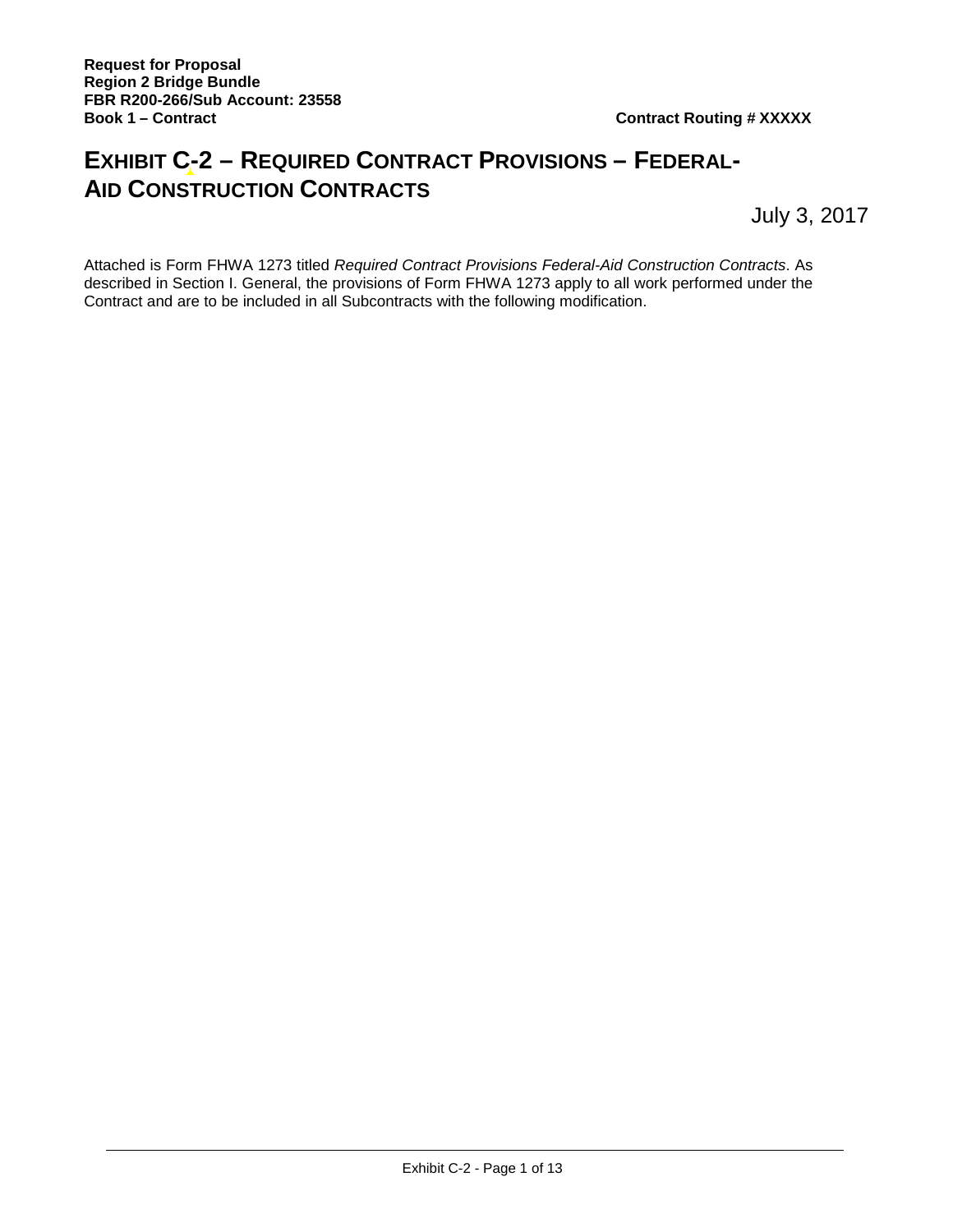- I. General
- II. Nondiscrimination<br>III. Nonsegregated Fa
- III. Nonsegregated Facilities<br>IV. Davis-Bacon and Related
- IV. Davis-Bacon and Related Act Provisions
- Contract Work Hours and Safety Standards Act Provisions
- VI. Subletting or Assigning the Contract<br>VII. Safety: Accident Prevention
- Safety: Accident Prevention
- VIII. False Statements Concerning Highway Projects<br>IX. Implementation of Clean Air Act and Federal Wa
- Implementation of Clean Air Act and Federal Water Pollution Control Act
- X. Compliance with Governmentwide Suspension and Debarment Requirements
- XI. Certification Regarding Use of Contract Funds for Lobbying

# ATTACHMENTS

A. Employment and Materials Preference for Appalachian Development Highway System or Appalachian Local Access Road Contracts (included in Appalachian contracts only)

# **I. GENERAL**

1. Form FHWA-1273 must be physically incorporated in each construction contract funded under Title 23 (excluding emergency contracts solely intended for debris removal). The contractor (or subcontractor) must insert this form in each subcontract and further require its inclusion in all lower tier subcontracts (excluding purchase orders, rental agreements and other agreements for supplies or services).

The applicable requirements of Form FHWA-1273 are incorporated by reference for work done under any purchase order, rental agreement or agreement for other services. The prime contractor shall be responsible for compliance by any subcontractor, lower-tier subcontractor or service provider.

Form FHWA-1273 must be included in all Federal-aid designbuild contracts, in all subcontracts and in lower tier subcontracts (excluding subcontracts for design services, purchase orders, rental agreements and other agreements for supplies or services). The design-builder shall be responsible for compliance by any subcontractor, lower-tier subcontractor or service provider.

Contracting agencies may reference Form FHWA-1273 in bid proposal or request for proposal documents, however, the Form FHWA-1273 must be physically incorporated (not referenced) in all contracts, subcontracts and lower-tier subcontracts (excluding purchase orders, rental agreements and other agreements for supplies or services related to a construction contract).

2. Subject to the applicability criteria noted in the following sections, these contract provisions shall apply to all work performed on the contract by the contractor's own organization and with the assistance of workers under the contractor's immediate superintendence and to all work performed on the contract by piecework, station work, or bysubcontract.

3. A breach of any of the stipulations contained in these Required Contract Provisions may be sufficient grounds for withholding of progress payments, withholding of final payment, termination of the contract, suspension / debarment or any other action determined to be appropriate by the contracting agency and FHWA.

4. Selection of Labor: During the performance of this contract, the contractor shall not use convict labor for any purpose within the limits of a construction project on a Federal-aid highway unless it is labor performed by convicts who are on parole, supervised release, or probation. The term Federal-aid highway does not include roadways functionally classified as local roads or rural minor collectors.

# **II. NONDISCRIMINATION**

The provisions of this section related to 23 CFR Part 230 are applicable to all Federal-aid construction contracts and to all related construction subcontracts of \$10,000 or more. The provisions of 23 CFR Part 230 are not applicable to material supply, engineering, or architectural service contracts.

In addition, the contractor and all subcontractors must comply with the following policies: Executive Order 11246, 41 CFR 60, 29 CFR 1625-1627, Title 23 USC Section 140, the Rehabilitation Act of 1973, as amended (29 USC 794), Title VI of the Civil Rights Act of 1964, as amended, and related regulations including 49 CFR Parts 21, 26 and 27; and 23 CFR Parts 200, 230, and 633.

The contractor and all subcontractors must comply with: the requirements of the Equal Opportunity Clause in 41 CFR 60- 1.4(b) and, for all construction contracts exceeding \$10,000, the Standard Federal Equal Employment Opportunity Construction Contract Specifications in 41 CFR 60-4.3.

Note: The U.S. Department of Labor has exclusive authority to determine compliance with Executive Order 11246 and the policies of the Secretary of Labor including 41 CFR 60, and 29 CFR 1625-1627. The contracting agency and the FHWA have the authority and the responsibility to ensure compliance with Title 23 USC Section 140, the Rehabilitation Act of 1973, as amended (29 USC 794), and Title VI of the Civil Rights Act of 1964, as amended, and related regulations including 49 CFR Parts 21, 26 and 27; and 23 CFR Parts 200, 230, and 633.

The following provision is adopted from 23 CFR 230, Appendix A, with appropriate revisions to conform to the U.S. Department of Labor (US DOL) and FHWA requirements.

1. **Equal Employment Opportunity:** Equal employment opportunity (EEO) requirements not to discriminate and to take affirmative action to assure equal opportunity as set forth under laws, executive orders, rules, regulations (28 CFR 35, 29 CFR 1630, 29 CFR 1625-1627, 41 CFR 60 and 49 CFR 27) and orders of the Secretary of Labor as modified by the provisions prescribed herein, and imposed pursuant to 23 U.S.C. 140 shall constitute the EEO and specific affirmative action standards for the contractor's project activities under this contract. The provisions of the Americans with Disabilities Act of 1990 (42 U.S.C. 12101 et seq.) set forth under 28 CFR 35 and 29 CFR 1630 are incorporated by reference in this contract. In the execution of this contract, the contractor agrees to comply with the following minimum specific requirement activities of EEO:

a. The contractor will work with the contracting agency and the Federal Government to ensure that it has made every good faith effort to provide equal opportunity with respect toall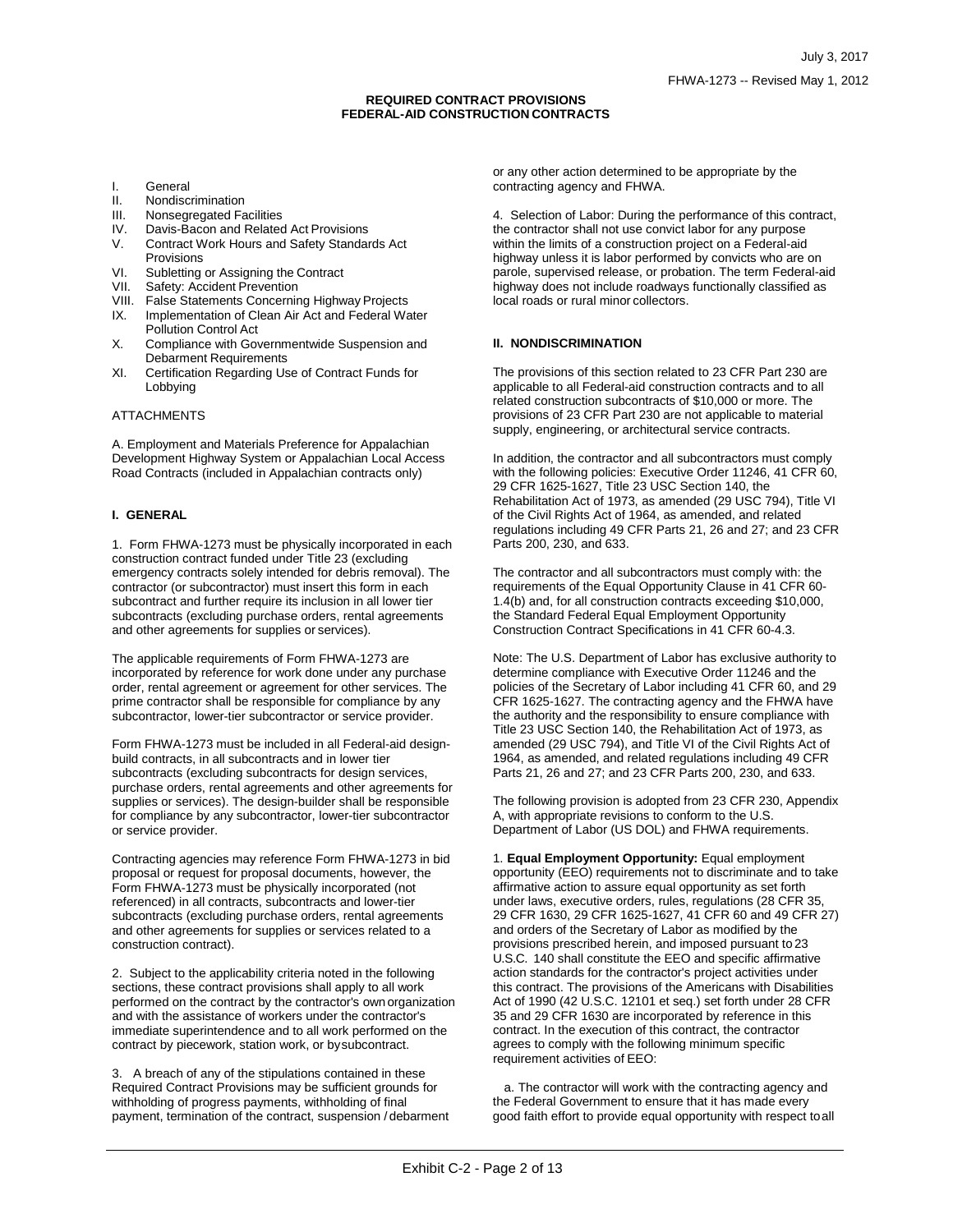of its terms and conditions of employment and in their review of activities under the contract.

b. The contractor will accept as its operating policythe following statement:

"It is the policy of this Company to assure that applicants are employed, and that employees are treated during employment, without regard to their race, religion, sex, color, national origin, age or disability. Such action shall include: employment, upgrading, demotion, or transfer; recruitment or recruitment advertising; layoff or termination; rates of pay or other forms of compensation; and selection for training, including apprenticeship, pre-apprenticeship, and/or on-thejob training."

2. **EEO Officer:** The contractor will designate and make known to the contracting officers an EEO Officer who willhave the responsibility for and must be capable of effectively administering and promoting an active EEO program and who must be assigned adequate authority and responsibility to do so.

3. **Dissemination of Policy:** All members of the contractor's staff who are authorized to hire, supervise, promote, and discharge employees, or who recommend such action, orwho are substantially involved in such action, will be made fully cognizant of, and will implement, the contractor's EEO policy and contractual responsibilities to provide EEO in each grade and classification of employment. To ensure that the above agreement will be met, the following actions will be taken as a minimum:

a. Periodic meetings of supervisory and personnel office employees will be conducted before the start of work and then not less often than once every six months, at which time the contractor's EEO policy and its implementation will be reviewed and explained. The meetings will be conducted by the EEO Officer.

b. All new supervisory or personnel office employees will be given a thorough indoctrination by the EEO Officer, covering all major aspects of the contractor's EEO obligations within thirty days following their reporting for duty with thecontractor.

c. All personnel who are engaged in direct recruitment for the project will be instructed by the EEO Officer in the contractor's procedures for locating and hiring minorities and women.

d. Notices and posters setting forth the contractor's EEO policy will be placed in areas readily accessible to employees, applicants for employment and potential employees.

e. The contractor's EEO policy and the procedures to implement such policy will be brought to the attention of employees by means of meetings, employee handbooks, or other appropriate means.

4. **Recruitment:** When advertising for employees, the contractor will include in all advertisements for employees the notation: "An Equal Opportunity Employer." All such advertisements will be placed in publications having a large circulation among minorities and women in the area from which the project work force would normally be derived.

a. The contractor will, unless precluded by a valid bargaining agreement, conduct systematic and direct recruitment through public and private employee referral sources likely to yield qualified minorities and women. To meet this requirement, the contractor will identify sources of potential minority group employees, and establish with such identified sources procedures whereby minority and women applicants may be referred to the contractor for employment consideration.

b. In the event the contractor has a valid bargaining agreement providing for exclusive hiring hall referrals, the contractor is expected to observe the provisions of that agreement to the extent that the system meets the contractor's compliance with EEO contract provisions. Where implementation of such an agreement has the effect of discriminating against minorities or women, or obligates the contractor to do the same, such implementation violates Federal nondiscrimination provisions.

c. The contractor will encourage its present employees to refer minorities and women as applicants for employment. Information and procedures with regard to referring such applicants will be discussed with employees.

5. **Personnel Actions:** Wages, working conditions, and employee benefits shall be established and administered, and personnel actions of every type, including hiring, upgrading, promotion, transfer, demotion, layoff, and termination, shall be taken without regard to race, color, religion, sex, national origin, age or disability. The following procedures shall be followed:

a. The contractor will conduct periodic inspections ofproject sites to insure that working conditions and employee facilities do not indicate discriminatory treatment of project site personnel.

b. The contractor will periodically evaluate the spread of wages paid within each classification to determine any evidence of discriminatory wage practices.

c. The contractor will periodically review selected personnel actions in depth to determine whether there is evidence of discrimination. Where evidence is found, the contractor will promptly take corrective action. If the review indicates that the discrimination may extend beyond the actions reviewed, such corrective action shall include all affectedpersons.

d. The contractor will promptly investigate all complaints of alleged discrimination made to the contractor in connection with its obligations under this contract, will attempt to resolve such complaints, and will take appropriate corrective action within a reasonable time. If the investigation indicates that the discrimination may affect persons other than the complainant, such corrective action shall include such other persons. Upon completion of each investigation, the contractor will inform every complainant of all of their avenues of appeal.

# **6. Training and Promotion:**

a. The contractor will assist in locating, qualifying, and increasing the skills of minorities and women who are applicants for employment or current employees. Such efforts should be aimed at developing full journey level status employees in the type of trade or job classificationinvolved.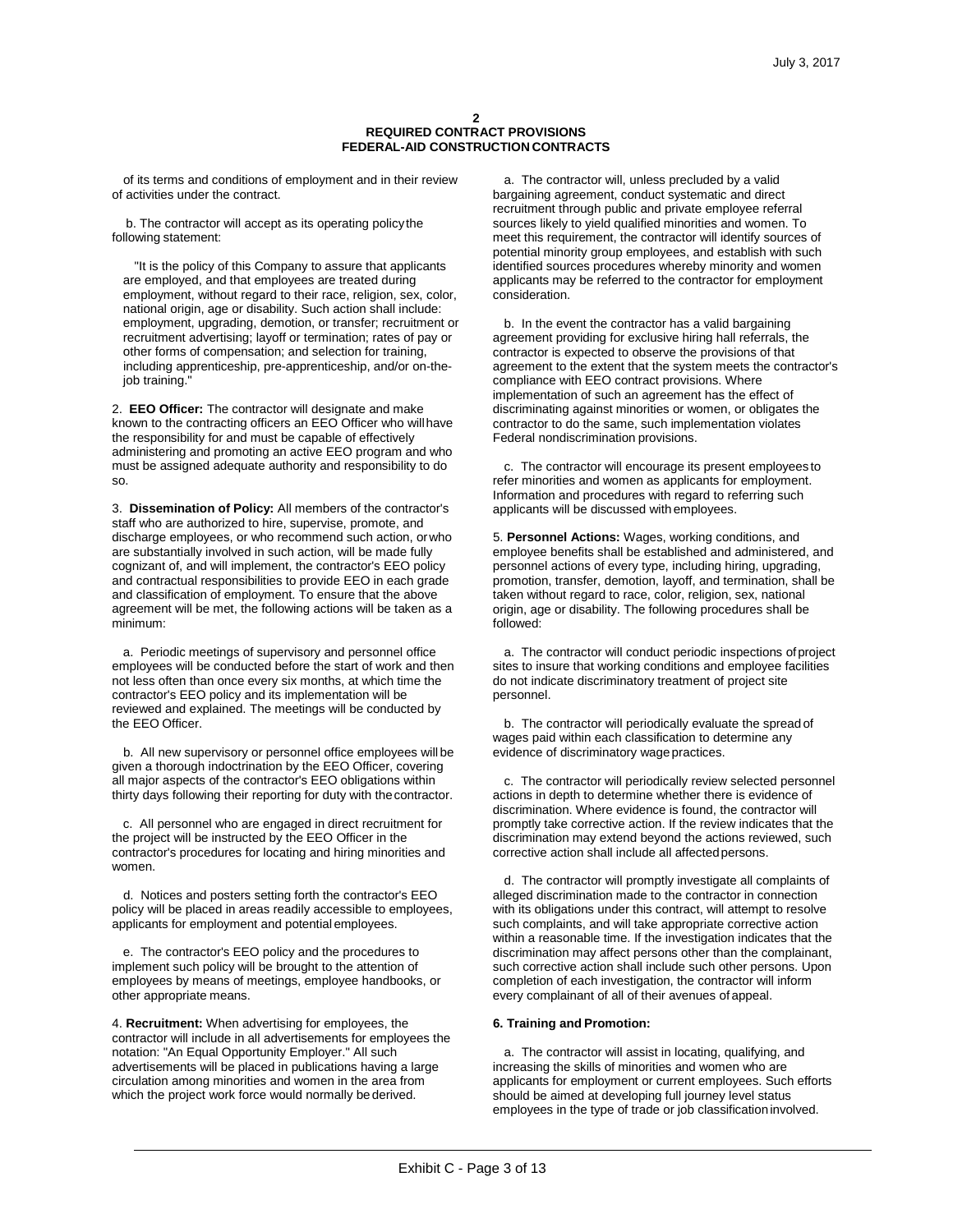b. Consistent with the contractor's work forcerequirements and as permissible under Federal and State regulations, the contractor shall make full use of training programs, i.e., apprenticeship, and on-the-job training programs for the geographical area of contract performance. In the event a special provision for training is provided under this contract, this subparagraph will be superseded as indicated in the special provision. The contracting agency may reserve training positions for persons who receive welfare assistance in accordance with 23 U.S.C. 140(a).

c. The contractor will advise employees and applicants for employment of available training programs and entrance requirements for each.

d. The contractor will periodically review the training and promotion potential of employees who are minorities and women and will encourage eligible employees to apply for such training and promotion.

7. **Unions:** If the contractor relies in whole or in part upon unions as a source of employees, the contractor will use good faith efforts to obtain the cooperation of such unions to increase opportunities for minorities and women. Actions by the contractor, either directly or through a contractor's association acting as agent, will include the procedures set forth below:

a. The contractor will use good faith efforts to develop, in cooperation with the unions, joint training programs aimed toward qualifying more minorities and women for membership in the unions and increasing the skills of minorities and women so that they may qualify for higher paying employment.

b. The contractor will use good faith efforts to incorporate an EEO clause into each union agreement to the end that such union will be contractually bound to refer applicants without regard to their race, color, religion, sex, national origin, age or disability.

c. The contractor is to obtain information as to the referral practices and policies of the labor union except that to the extent such information is within the exclusive possession of the labor union and such labor union refuses to furnish such information to the contractor, the contractor shall so certify to the contracting agency and shall set forth what efforts have been made to obtain such information.

d. In the event the union is unable to provide the contractor with a reasonable flow of referrals within the time limit set forth in the collective bargaining agreement, the contractor will, through independent recruitment efforts, fill the employment vacancies without regard to race, color, religion, sex, national origin, age or disability; making full efforts to obtain qualified and/or qualifiable minorities and women. The failure of a union to provide sufficient referrals (even though it is obligated to provide exclusive referrals under the terms of a collective bargaining agreement) does not relieve the contractor from the requirements of this paragraph. In the event the union referral practice prevents the contractor from meeting the obligations pursuant to Executive Order 11246, as amended, and these special provisions, such contractor shall immediately notify the contracting agency.

8. **Reasonable Accommodation for Applicants / Employees with Disabilities:** The contractor must befamiliar

with the requirements for and comply with the Americans with Disabilities Act and all rules and regulations established there under. Employers must provide reasonable accommodation in all employment activities unless to do so would cause an undue hardship.

9. **Selection of Subcontractors, Procurement of Materials and Leasing of Equipment:** The contractor shall not discriminate on the grounds of race, color, religion, sex, national origin, age or disability in the selection and retention of subcontractors, including procurement of materials and leases of equipment. The contractor shall take all necessary and reasonable steps to ensure nondiscrimination in the administration of this contract.

a. The contractor shall notify all potential subcontractorsand suppliers and lessors of their EEO obligations under this contract.

b. The contractor will use good faith efforts to ensure subcontractor compliance with their EEOobligations.

# **10. Assurance Required by 49 CFR 26.13(b):**

a. The requirements of 49 CFR Part 26 and the State DOT's U.S. DOT-approved DBE program are incorporated by reference.

b. The contractor or subcontractor shall not discriminate on the basis of race, color, national origin, or sex in the performance of this contract. The contractor shall carry out applicable requirements of 49 CFR Part 26 in the award and administration of DOT-assisted contracts. Failure by the contractor to carry out these requirements is a material breach of this contract, which may result in the termination of this contract or such other remedy as the contracting agency deems appropriate.

11. **Records and Reports:** The contractor shall keep such records as necessary to document compliance with theEEO requirements. Such records shall be retained for a period of three years following the date of the final payment to the contractor for all contract work and shall be available at reasonable times and places for inspection by authorized representatives of the contracting agency and theFHWA.

a. The records kept by the contractor shall documentthe following:

(1) The number and work hours of minority and nonminority group members and women employed in each work classification on the project;

(2) The progress and efforts being made in cooperation with unions, when applicable, to increase employment opportunities for minorities and women; and

(3) The progress and efforts being made in locating, hiring, training, qualifying, and upgrading minorities and women;

b. The contractors and subcontractors will submit an annual report to the contracting agency each July for the duration of the project, indicating the number of minority, women, and non-minority group employees currently engaged in eachwork classification required by the contract work. This information is to be reported on [Form FHWA-1391.](http://www.fhwa.dot.gov/eforms/) The staffing data should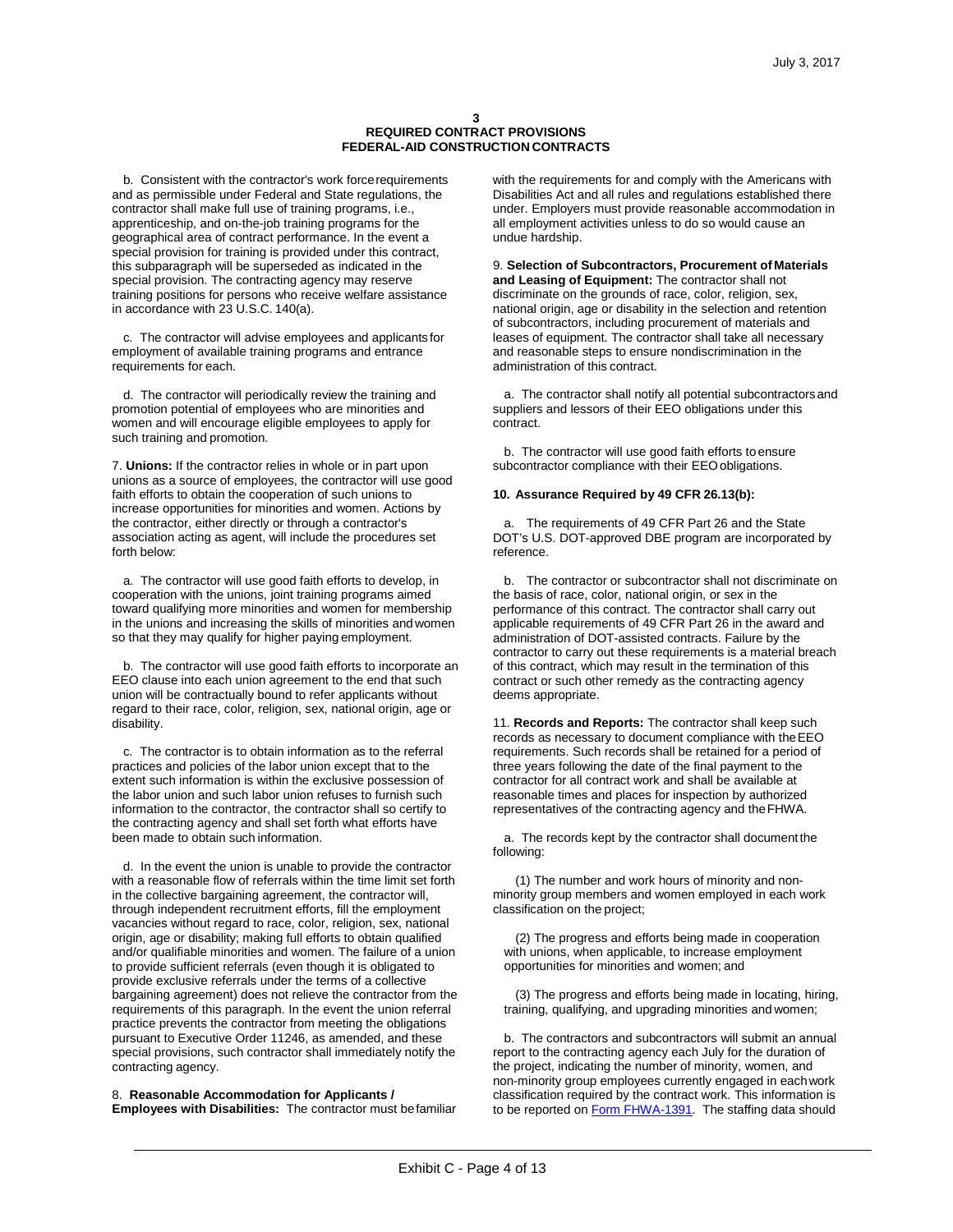represent the project work force on board in all or any part of the last payroll period preceding the end of July. If on-the-job training is being required by special provision, the contractor will be required to collect and report training data. The employment data should reflect the work force on board during all or any part of the last payroll period preceding the end of July.

# **III. NONSEGREGATED FACILITIES**

This provision is applicable to all Federal-aid construction contracts and to all related construction subcontracts of \$10,000 or more.

The contractor must ensure that facilities provided for employees are provided in such a manner that segregation on the basis of race, color, religion, sex, or national origin cannot result. The contractor may neither require such segregated use by written or oral policies nor tolerate such use by employee custom. The contractor's obligation extends further to ensure that its employees are not assigned to perform their services at any location, under the contractor's control, where the facilities are segregated. The term "facilities" includes waiting rooms, work areas, restaurants and other eating areas, time clocks, restrooms, washrooms, locker rooms, and other storage or dressing areas, parking lots, drinking fountains, recreation or entertainment areas, transportation, and housing provided for employees. The contractor shall provide separate or single-user restrooms and necessary dressing or sleeping areas to assure privacy between sexes.

# **IV. DAVIS-BACON AND RELATED ACT PROVISIONS**

This section is applicable to all Federal-aid construction projects exceeding \$2,000 and to all related subcontracts and lower-tier subcontracts (regardless of subcontract size). The requirements apply to all projects located within the right-ofway of a roadway that is functionally classified as Federal-aid highway. This excludes roadways functionally classified as local roads or rural minor collectors, which are exempt. Contracting agencies may elect to apply these requirements to other projects.

The following provisions are from the U.S. Department of Labor regulations in 29 CFR 5.5 "Contract provisions and related matters" with minor revisions to conform to the FHWA-1273 format and FHWA program requirements.

# **1. Minimum wages**

a. All laborers and mechanics employed or working upon the site of the work, will be paid unconditionally and not less often than once a week, and without subsequent deduction or rebate on any account (except such payroll deductions asare permitted by regulations issued by the Secretary of Labor under the Copeland Act (29 CFR part 3)), the full amount of wages and bona fide fringe benefits (or cash equivalents thereof) due at time of payment computed at rates not less than those contained in the wage determination of the Secretary of Labor which is attached hereto and made a part hereof, regardless of any contractual relationship which may

be alleged to exist between the contractor and such laborers and mechanics.

Contributions made or costs reasonably anticipated for bona fide fringe benefits under section 1(b)(2) of the Davis-Bacon Act on behalf of laborers or mechanics are considered wages paid to such laborers or mechanics, subject to the provisions of paragraph 1.d. of this section; also, regular contributions made or costs incurred for more than a weekly period (but not less often than quarterly) under plans, funds, or programs which cover the particular weekly period, are deemed to be constructively made or incurred during such weekly period. Such laborers and mechanics shall be paid the appropriate wage rate and fringe benefits on the wage determination for the classification of work actually performed, without regard to skill, except as provided in 29 CFR 5.5(a)(4). Laborers or mechanics performing work in more than one classification may be compensated at the rate specified for each classification for the time actually worked therein: Provided, That the employer's payroll records accurately set forth the time spent in each classification in which work is performed. The wage determination (including any additional classification and wage rates conformed under paragraph 1.b. of this section) and the Davis-Bacon poster (WH–1321) shall be posted at all times by the contractor and its subcontractors at the site of the work in a prominent and accessible place where it can be easily seen by the workers.

b.(1) The contracting officer shall require that any class of laborers or mechanics, including helpers, which is not listed in the wage determination and which is to be employed under the contract shall be classified in conformance with the wage determination. The contracting officer shall approve an additional classification and wage rate and fringe benefits therefore only when the following criteria have been met:

(i) The work to be performed by the classification requested is not performed by a classification in thewage determination; and

(ii) The classification is utilized in the area by the construction industry; and

(iii) The proposed wage rate, including any bona fide fringe benefits, bears a reasonable relationship to the wage rates contained in the wage determination.

(2) If the contractor and the laborers and mechanics to be employed in the classification (if known), or their representatives, and the contracting officer agree on the classification and wage rate (including the amount designated for fringe benefits where appropriate), a report of the action taken shall be sent by the contracting officer to the Administrator of the Wage and Hour Division, Employment Standards Administration, U.S. Department of Labor, Washington, DC 20210. The Administrator, or an authorized representative, will approve, modify, or disapprove every additional classification action within 30 days of receipt and so advise the contracting officer or will notify the contracting officer within the 30-day period that additional time is necessary.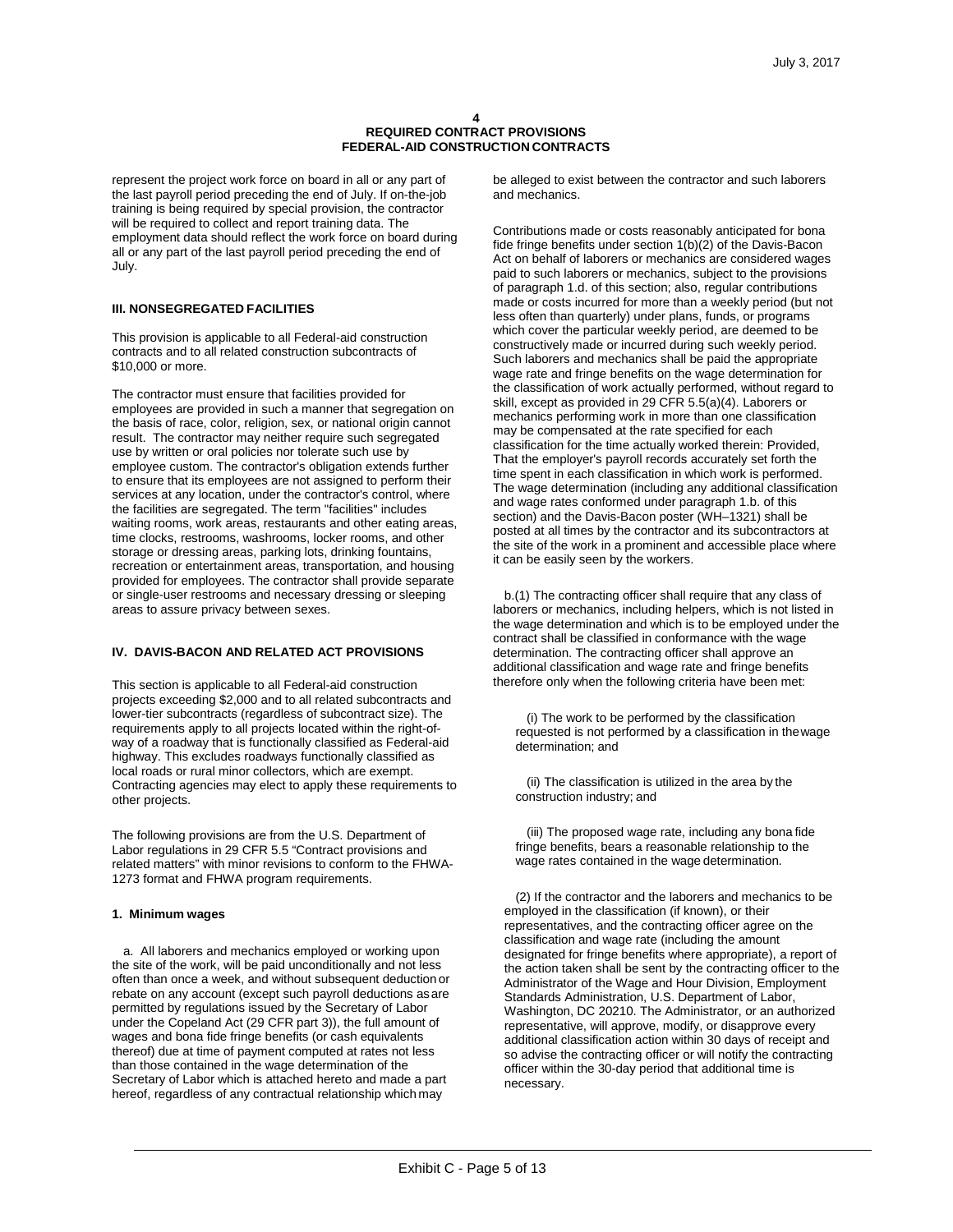(3) In the event the contractor, the laborers or mechanics to be employed in the classification or their representatives, and the contracting officer do not agree on the proposed classification and wage rate (including the amount designated for fringe benefits, where appropriate), the contracting officer shall refer the questions, including the views of all interested parties and the recommendation of the contracting officer, to the Wage and Hour Administrator for determination. The Wage and Hour Administrator, or an authorized representative, will issue a determination within 30 days of receipt and so advise the contracting officer or will notify the contracting officer within the 30-day period that additional time is necessary.

(4) The wage rate (including fringe benefits where appropriate) determined pursuant to paragraphs 1.b.(2) or 1.b.(3) of this section, shall be paid to all workers performing work in the classification under this contract from the first day on which work is performed in the classification.

c. Whenever the minimum wage rate prescribed in the contract for a class of laborers or mechanics includes a fringe benefit which is not expressed as an hourly rate, the contractor shall either pay the benefit as stated in the wage determination or shall pay another bona fide fringe benefit or an hourly cash equivalent thereof.

d. If the contractor does not make payments to a trustee or other third person, the contractor may consider as part of the wages of any laborer or mechanic the amount of any costs reasonably anticipated in providing bona fide fringe benefits under a plan or program, Provided, That the Secretary of Labor has found, upon the written request of the contractor, that the applicable standards of the Davis-Bacon Act have been met. The Secretary of Labor may require the contractor to set aside in a separate account assets for the meeting of obligations under the plan or program.

# **2. Withholding**

The contracting agency shall upon its own action or upon written request of an authorized representative of the Department of Labor, withhold or cause to be withheld from the contractor under this contract, or any other Federal contract with the same prime contractor, or any other federallyassisted contract subject to Davis-Bacon prevailing wage requirements, which is held by the same prime contractor, so much of the accrued payments or advances as may be considered necessary to pay laborers and mechanics, including apprentices, trainees, and helpers, employed by the contractor or any subcontractor the full amount of wages required by the contract. In the event of failure to pay any laborer or mechanic, including any apprentice, trainee, or helper, employed or working on the site of the work, all or part of the wages required by the contract, the contracting agency may, after written notice to the contractor, take such action as may be necessary to cause the suspension of any further payment, advance, or guarantee of funds until such violations have ceased.

## **3. Payrolls and basic records**

a. Payrolls and basic records relating thereto shall be maintained by the contractor during the course of the work and preserved for a period of three years thereafter for all laborers and mechanics working at the site of the work. Such records shall contain the name, address, and social security number of each such worker, his or her correct classification, hourly rates of wages paid (including rates of contributions or costs anticipated for bona fide fringe benefits or cash equivalents thereof of the types described in section 1(b)(2)(B) of the Davis-Bacon Act), daily and weekly number of hours worked, deductions made and actual wages paid. Whenever the Secretary of Labor has found under 29 CFR 5.5(a)(1)(iv) that the wages of any laborer or mechanic include the amount of any costs reasonably anticipated in providing benefits under a plan or program described in section 1(b)(2)(B) of the Davis-Bacon Act, the contractor shall maintain records which show that the commitment to provide such benefits is enforceable, that the plan or program is financially responsible, and that the plan or program has been communicated in writing to the laborers or mechanics affected, and records which show the costs anticipated or the actual cost incurred in providing such benefits. Contractors employing apprentices or trainees under approved programs shall maintain written evidence of the registration of apprenticeship programs and certification of trainee programs, the registration of the apprentices and trainees, and the ratios and wage rates prescribed in the applicable programs.

b.(1) The contractor shall submit weekly for each week in which any contract work is performed a copy of all payrolls to the contracting agency. The payrolls submitted shall set out accurately and completely all of the information required to be maintained under 29 CFR 5.5(a)(3)(i), except that full social security numbers and home addresses shall not be included on weekly transmittals. Instead the payrolls shall only need to include an individually identifying number for each employee ( e.g. , the last four digits of the employee's social security number). The required weekly payroll information may be submitted in any form desired. Optional Form WH–347 is available for this purpose from the Wage and Hour Division Web site at<http://www.dol.gov/esa/whd/forms/wh347instr.htm> or its successor site. The prime contractor is responsible for the submission of copies of payrolls by all subcontractors. Contractors and subcontractors shall maintain the full social security number and current address of each covered worker, and shall provide them upon request to the contracting agency for transmission to the State DOT, the FHWA or the Wage and Hour Division of the Department of Labor for purposes of an investigation or audit of compliance with prevailing wage requirements. It is not a violation of this section for a prime contractor to require a subcontractor to provide addresses and social security numbers to the prime contractor for its own records, without weekly submission to the contracting agency..

(2) Each payroll submitted shall be accompanied by a "Statement of Compliance," signed by the contractor or subcontractor or his or her agent who pays or supervises the payment of the persons employed under the contract and shall certify the following:

(i) That the payroll for the payroll period contains the information required to be provided under §5.5 (a)(3)(ii) of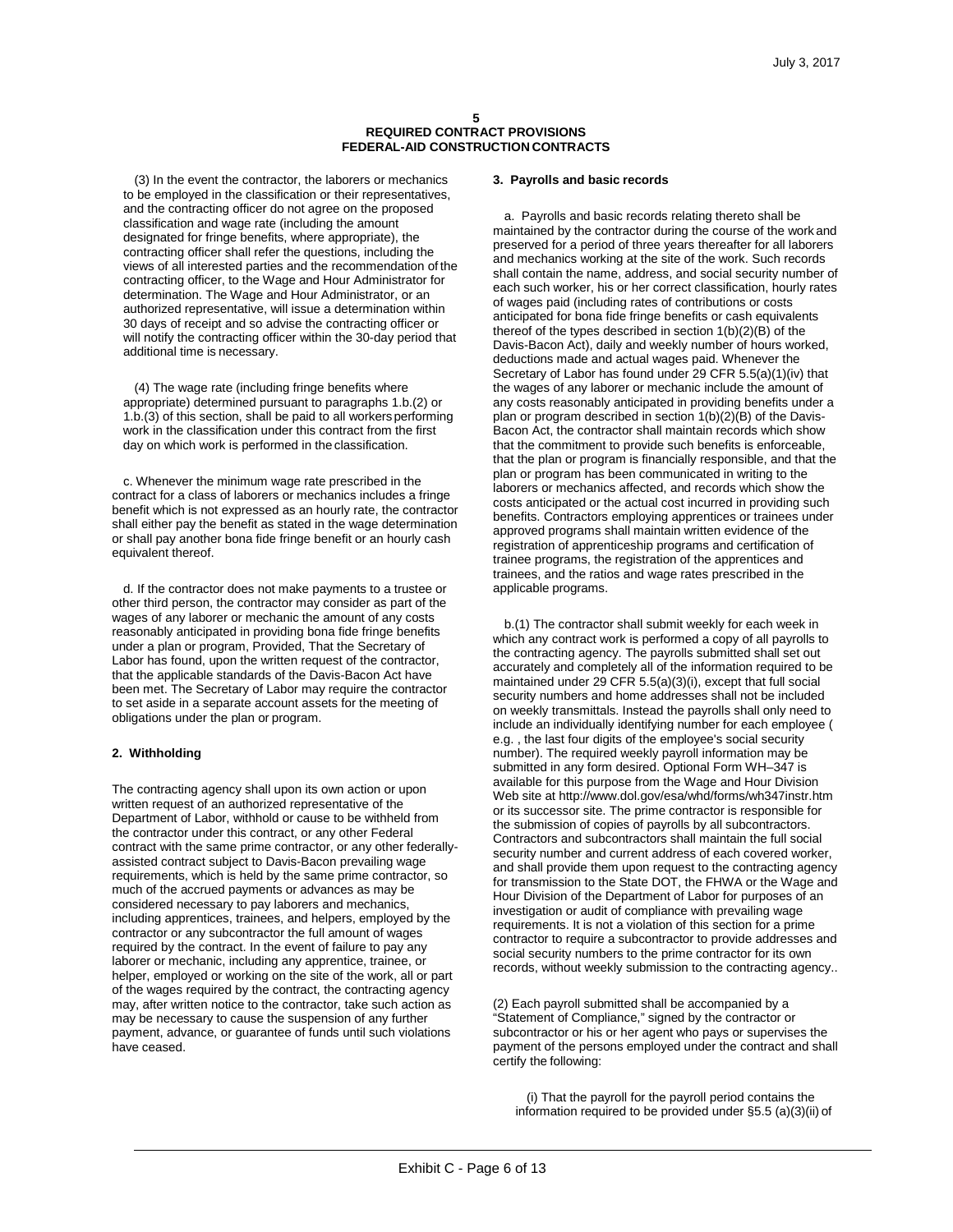Regulations, 29 CFR part 5, the appropriate information is being maintained under §5.5 (a)(3)(i) of Regulations, 29 CFR part 5, and that such information is correct and complete;

(ii) That each laborer or mechanic (including each helper, apprentice, and trainee) employed on the contract during the payroll period has been paid the full weekly wages earned, without rebate, either directly or indirectly, and that no deductions have been made either directly or indirectly from the full wages earned, other than permissible deductions as set forth in Regulations, 29 CFR part 3;

(iii) That each laborer or mechanic has been paid not less than the applicable wage rates and fringe benefits or cash equivalents for the classification of work performed, as specified in the applicable wage determination incorporated into the contract.

(3) The weekly submission of a properly executed certification set forth on the reverse side of Optional Form WH–347 shall satisfy the requirement for submission of the "Statement of Compliance" required by paragraph 3.b.(2) of this section.

(4) The falsification of any of the above certifications may subject the contractor or subcontractor to civil or criminal prosecution under section 1001 of title 18 and section 231of title 31 of the United States Code.

c. The contractor or subcontractor shall make the records required under paragraph 3.a. of this section available for inspection, copying, or transcription by authorized representatives of the contracting agency, the State DOT, the FHWA, or the Department of Labor, and shall permit such representatives to interview employees during working hours on the job. If the contractor or subcontractor fails to submit the required records or to make them available, the FHWA may, after written notice to the contractor, the contracting agency or the State DOT, take such action as may be necessary to cause the suspension of any further payment, advance, or guarantee of funds. Furthermore, failure to submit the required records upon request or to make such records available may be grounds for debarment action pursuant to 29 CFR 5.12.

## **4. Apprentices and trainees**

a. Apprentices (programs of the USDOL).

Apprentices will be permitted to work at less than the predetermined rate for the work they performed when they are employed pursuant to and individually registered in a bona fide apprenticeship program registered with the U.S. Department of Labor, Employment and Training Administration, Office of Apprenticeship Training, Employer and Labor Services, or with a State Apprenticeship Agency recognized by the Office, or if a person is employed in his or her first 90 days of probationary employment as an apprentice in such an apprenticeship program, who is not individually registered in the program, but who has been certified by the Office of Apprenticeship

Training, Employer and Labor Services or a State Apprenticeship Agency (where appropriate) to be eligible for probationary employment as an apprentice.

The allowable ratio of apprentices to journeymen on the job site in any craft classification shall not be greater than the ratio permitted to the contractor as to the entire work force under the registered program. Any worker listed on a payroll at an apprentice wage rate, who is not registered or otherwise employed as stated above, shall be paid not less than the applicable wage rate on the wage determination for the classification of work actually performed. In addition, any apprentice performing work on the job site in excess of the ratio permitted under the registered program shall be paid not less than the applicable wage rate on the wage determination for the work actually performed. Where a contractor is performing construction on a project in a locality other than that in which its program is registered, the ratios and wage rates (expressed in percentages of the journeyman's hourly rate) specified in the contractor's or subcontractor's registered program shall be observed.

Every apprentice must be paid at not less than the rate specified in the registered program for the apprentice's level of progress, expressed as a percentage of the journeymen hourly rate specified in the applicable wage determination. Apprentices shall be paid fringe benefits in accordance with the provisions of the apprenticeship program. If the apprenticeship program does not specify fringe benefits, apprentices must be paid the full amount of fringe benefits listed on the wage determination for the applicable classification. If the Administrator determines that a different practice prevails for the applicable apprentice classification, fringes shall be paid in accordance with that determination.

In the event the Office of Apprenticeship Training, Employer and Labor Services, or a State Apprenticeship Agency recognized by the Office, withdraws approval of an apprenticeship program, the contractor will no longer be permitted to utilize apprentices at less than the applicable predetermined rate for the work performed until an acceptable program is approved.

b. Trainees (programs of the USDOL).

Except as provided in 29 CFR 5.16, trainees will not be permitted to work at less than the predetermined rate for the work performed unless they are employed pursuant to and individually registered in a program which has received prior approval, evidenced by formal certification by the U.S. Department of Labor, Employment and Training Administration.

The ratio of trainees to journeymen on the job site shall not be greater than permitted under the plan approved by the Employment and Training Administration.

Every trainee must be paid at not less than the rate specified in the approved program for the trainee's level of progress, expressed as a percentage of the journeyman hourly rate specified in the applicable wage determination. Trainees shall be paid fringe benefits in accordance with the provisions of the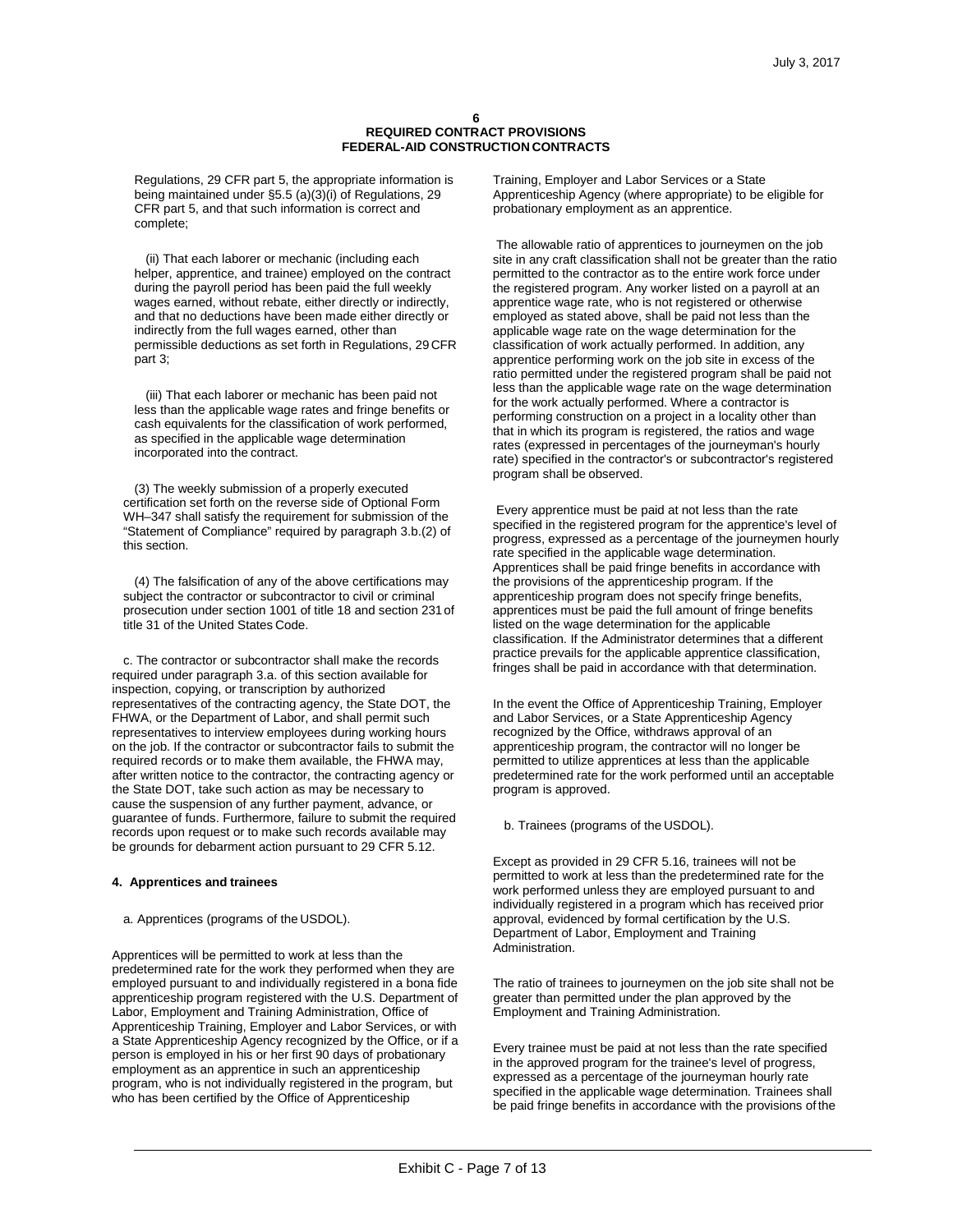trainee program. If the trainee program does not mention fringe benefits, trainees shall be paid the full amount of fringe benefits listed on the wage determination unless the Administrator of the Wage and Hour Division determines that there is an apprenticeship program associated with the corresponding journeyman wage rate on the wage determination which provides for less than full fringe benefits for apprentices. Any employee listed on the payroll at a trainee rate who is not registered and participating in a training plan approved by the Employment and Training Administrationshall be paid not less than the applicable wage rate on the wage determination for the classification of work actually performed. In addition, any trainee performing work on the job site in excess of the ratio permitted under the registered program shall be paid not less than the applicable wage rate on the wage determination for the work actually performed.

In the event the Employment and Training Administration withdraws approval of a training program, the contractor will no longer be permitted to utilize trainees at less than the applicable predetermined rate for the work performed until an acceptable program is approved.

c. Equal employment opportunity. The utilization of apprentices, trainees and journeymen under this part shall be in conformity with the equal employment opportunity requirements of Executive Order 11246, as amended, and 29 CFR part 30.

d. Apprentices and Trainees (programs of the U.S. DOT).

Apprentices and trainees working under apprenticeship and skill training programs which have been certified by the Secretary of Transportation as promoting EEO in connection with Federal-aid highway construction programs are not subject to the requirements of paragraph 4 of this Section IV. The straight time hourly wage rates for apprentices and trainees under such programs will be established by the particular programs. The ratio of apprentices and trainees to journeymen shall not be greater than permitted by the terms of the particular program.

5. **Compliance with Copeland Act requirements.** The contractor shall comply with the requirements of 29 CFR part 3, which are incorporated by reference in this contract.

6. **Subcontracts.** The contractor or subcontractor shall insert Form FHWA-1273 in any subcontracts and also require the subcontractors to include Form FHWA-1273 in any lower tier subcontracts. The prime contractor shall be responsible for the compliance by any subcontractor or lower tier subcontractor with all the contract clauses in 29 CFR 5.5.

7. **Contract termination: debarment.** A breach of the contract clauses in 29 CFR 5.5 may be grounds fortermination of the contract, and for debarment as a contractor and a subcontractor as provided in 29 CFR 5.12.

8. **Compliance with Davis-Bacon and Related Act requirements.** All rulings and interpretations of the DavisBacon and Related Acts contained in 29 CFR parts 1, 3, and 5 are herein incorporated by reference in this contract.

9. **Disputes concerning labor standards.** Disputes arising out of the labor standards provisions of this contract shall not be subject to the general disputes clause of this contract. Such disputes shall be resolved in accordance with the procedures of the Department of Labor set forth in 29 CFR parts 5, 6, and 7. Disputes within the meaning of this clause include disputes between the contractor (or any of its subcontractors) and the contracting agency, the U.S. Department of Labor, or the employees or their representatives.

# **10. Certification of eligibility.**

a. By entering into this contract, the contractor certifies that neither it (nor he or she) nor any person or firm who has an interest in the contractor's firm is a person or firm ineligible to be awarded Government contracts by virtue of section 3(a) of the Davis-Bacon Act or 29 CFR 5.12(a)(1).

b. No part of this contract shall be subcontracted to anyperson or firm ineligible for award of a Government contract by virtue of section 3(a) of the Davis-Bacon Act or 29 CFR5.12(a)(1).

c. The penalty for making false statements is prescribed inthe U.S. Criminal Code, 18 U.S.C. 1001.

# **V. CONTRACT WORK HOURS AND SAFETY STANDARDS ACT**

The following clauses apply to any Federal-aid construction contract in an amount in excess of \$100,000 and subject to the overtime provisions of the Contract Work Hours and Safety Standards Act. These clauses shall be inserted in addition to the clauses required by 29 CFR 5.5(a) or 29 CFR 4.6. As used in this paragraph, the terms laborers and mechanics include watchmen and guards.

**1. Overtime requirements.** No contractor or subcontractor contracting for any part of the contract work which may require or involve the employment of laborers or mechanics shall require or permit any such laborer or mechanic in any workweek in which he or she is employed on such work to work in excess of forty hours in such workweek unless such laborer or mechanic receives compensation at a rate not less than one and one-half times the basic rate of pay for all hours worked in excess of forty hours in suchworkweek.

# **2. Violation; liability for unpaid wages; liquidated**

**damages**. In the event of any violation of the clause set forth in paragraph (1.) of this section, the contractor and any subcontractor responsible therefor shall be liable for the unpaid wages. In addition, such contractor and subcontractor shall be liable to the United States (in the case of work done under contract for the District of Columbia or a territory, to such District or to such territory), for liquidated damages. Such liquidated damages shall be computed with respect to each individual laborer or mechanic, including watchmen and guards, employed in violation of the clause set forth in paragraph (1.) of this section, in the sum of \$10 foreach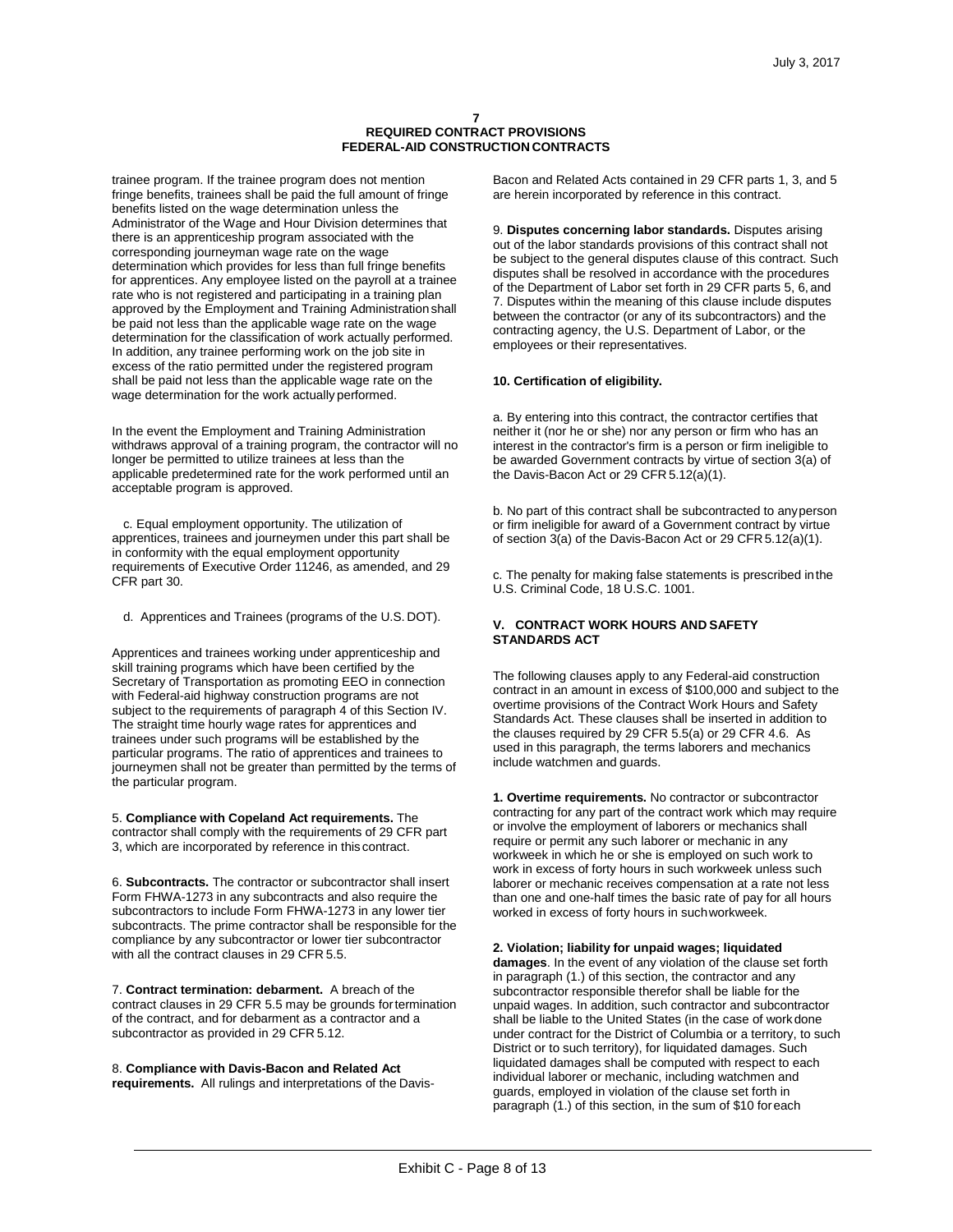calendar day on which such individual was required or permitted to work in excess of the standard workweek of forty hours without payment of the overtime wages required by the clause set forth in paragraph (1.) of this section.

**3. Withholding for unpaid wages and liquidated damages.**  The FHWA or the contacting agency shall upon its own action or upon written request of an authorized representative of the Department of Labor withhold or cause to be withheld, from any moneys payable on account of work performed by the contractor or subcontractor under any such contract or any other Federal contract with the same prime contractor, or any other federally-assisted contract subject to the Contract Work Hours and Safety Standards Act, which is held by the same prime contractor, such sums as may be determined to be necessary to satisfy any liabilities of such contractor or subcontractor for unpaid wages and liquidated damages as provided in the clause set forth in paragraph (2.) of this section.

**4. Subcontracts.** The contractor or subcontractor shall insert in any subcontracts the clauses set forth in paragraph (1.) through (4.) of this section and also a clause requiring the subcontractors to include these clauses in any lower tier subcontracts. The prime contractor shall be responsible for compliance by any subcontractor or lower tier subcontractor with the clauses set forth in paragraphs (1.) through (4.) of this section.

# **VI. SUBLETTING OR ASSIGNING THE CONTRACT**

This provision is applicable to all Federal-aid construction contracts on the National Highway System.

1. The contractor shall perform with its own organization contract work amounting to not less than 30 percent (or a greater percentage if specified elsewhere in the contract) of the total original contract price, excluding any specialty items designated by the contracting agency. Specialty items may be performed by subcontract and the amount of any such specialty items performed may be deducted from the total original contract price before computing the amount of work required to be performed by the contractor's own organization (23 CFR 635.116).

a. The term "perform work with its own organization" refers to workers employed or leased by the prime contractor, and equipment owned or rented by the prime contractor, with or without operators. Such term does not include employees or equipment of a subcontractor or lower tier subcontractor, agents of the prime contractor, or any other assignees. The term may include payments for the costs of hiring leased employees from an employee leasing firm meeting allrelevant Federal and State regulatory requirements. Leased employees may only be included in this term if the prime contractor meets all of the following conditions:

(1) the prime contractor maintains control over the supervision of the day-to-day activities of the leased employees;

(2) the prime contractor remains responsible for thequality of the work of the leased employees;

(3) the prime contractor retains all power to accept or exclude individual employees from work on the project; and

(4) the prime contractor remains ultimately responsiblefor the payment of predetermined minimum wages, the submission of payrolls, statements of compliance and all other Federal regulatory requirements.

b. "Specialty Items" shall be construed to be limited to work that requires highly specialized knowledge, abilities, or equipment not ordinarily available in the type of contracting organizations qualified and expected to bid or propose on the contract as a whole and in general are to be limited to minor components of the overall contract.

2. The contract amount upon which the requirements set forth in paragraph (1) of Section VI is computed includes the cost of material and manufactured products which are to be purchased or produced by the contractor under the contract provisions.

3. The contractor shall furnish (a) a competent superintendent or supervisor who is employed by the firm, has full authority to direct performance of the work in accordance with the contract requirements, and is in charge of all construction operations (regardless of who performs the work) and (b) such other of its own organizational resources (supervision, management, and engineering services) as the contracting officer determines is necessary to assure the performance of thecontract.

4. No portion of the contract shall be sublet, assigned or otherwise disposed of except with the written consent of the contracting officer, or authorized representative, and such consent when given shall not be construed to relieve the contractor of any responsibility for the fulfillment of the contract. Written consent will be given only after the contracting agency has assured that each subcontract is evidenced in writing and that it contains all pertinent provisions and requirements of the prime contract.

5. The 30% self-performance requirement of paragraph (1) is not applicable to design-build contracts; however, contracting agencies may establish their own self-performance requirements.

# **VII. SAFETY: ACCIDENT PREVENTION**

This provision is applicable to all Federal-aid construction contracts and to all related subcontracts.

1. In the performance of this contract the contractor shall comply with all applicable Federal, State, and local laws governing safety, health, and sanitation (23 CFR 635). The contractor shall provide all safeguards, safety devices and protective equipment and take any other needed actions as it determines, or as the contracting officer may determine, tobe reasonably necessary to protect the life and health of employees on the job and the safety of the public and to protect property in connection with the performance of the work covered by the contract.

2. It is a condition of this contract, and shall be made a condition of each subcontract, which the contractor entersinto pursuant to this contract, that the contractor and any subcontractor shall not permit any employee, in performance of the contract, to work in surroundings or under conditions which are unsanitary, hazardous or dangerous to his/her health or safety, as determined under construction safetyand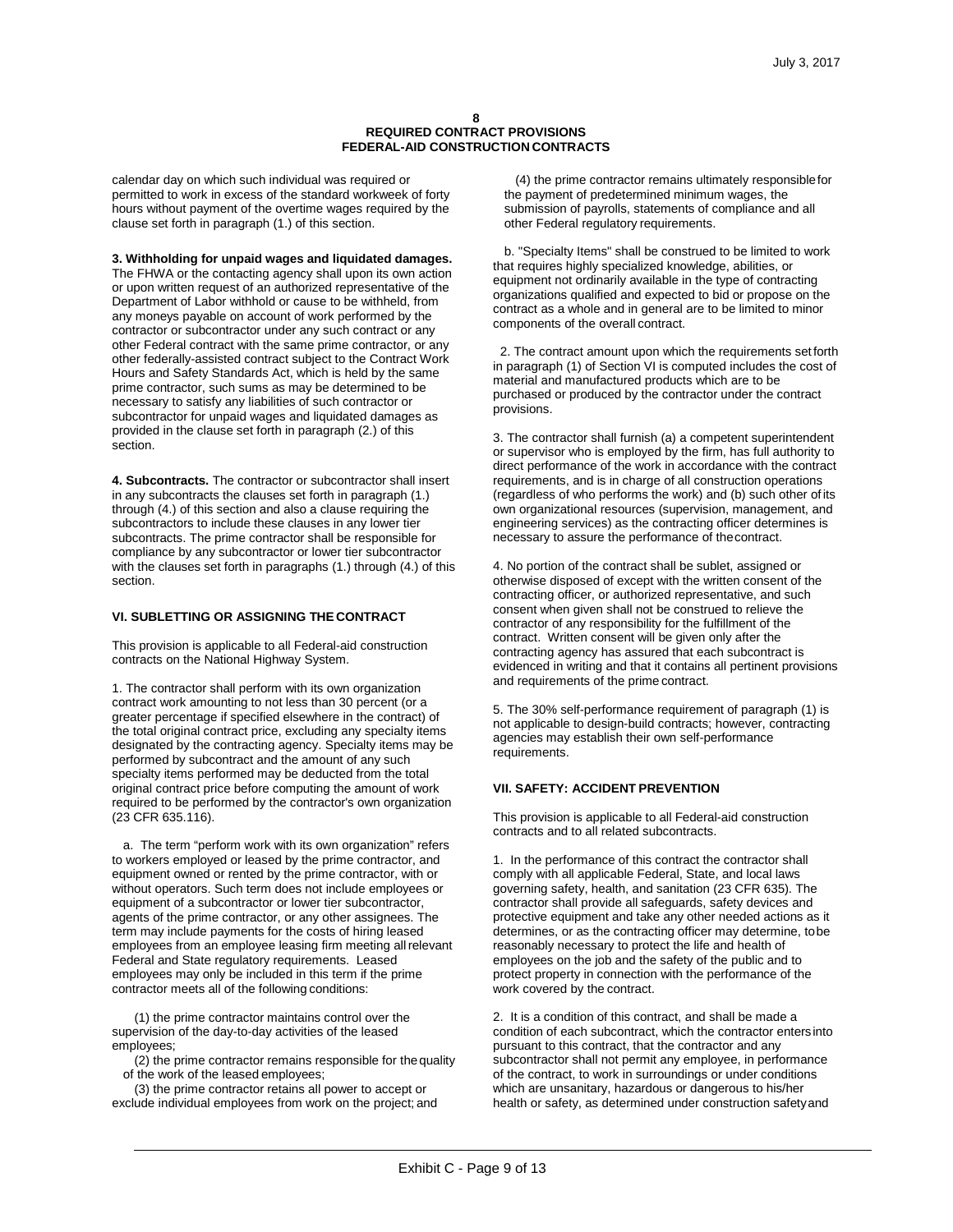health standards (29 CFR 1926) promulgated by the Secretary of Labor, in accordance with Section 107 of the Contract Work Hours and Safety Standards Act (40 U.S.C. 3704).

3. Pursuant to 29 CFR 1926.3, it is a condition of this contract that the Secretary of Labor or authorized representative thereof, shall have right of entry to any site of contract performance to inspect or investigate the matter of compliance with the construction safety and health standards and to carry out the duties of the Secretary under Section 107 of the Contract Work Hours and Safety Standards Act (40 U.S.C.3704).

## **VIII. FALSE STATEMENTS CONCERNING HIGHWAY PROJECTS**

This provision is applicable to all Federal-aid construction contracts and to all related subcontracts.

In order to assure high quality and durable construction in conformity with approved plans and specifications and a high degree of reliability on statements and representations made by engineers, contractors, suppliers, and workers on Federalaid highway projects, it is essential that all persons concerned with the project perform their functions as carefully, thoroughly, and honestly as possible. Willful falsification, distortion, or misrepresentation with respect to any facts related to the project is a violation of Federal law. To prevent any misunderstanding regarding the seriousness of these and similar acts, Form FHWA-1022 shall be posted on each Federal-aid highway project (23 CFR 635) in one or more places where it is readily available to all persons concerned with the project:

# 18 U.S.C. 1020 reads as follows:

"Whoever, being an officer, agent, or employee of the United States, or of any State or Territory, or whoever, whether a person, association, firm, or corporation, knowingly makes any false statement, false representation, or false report as to the character, quality, quantity, or cost of the material used or to be used, or the quantity or quality of the work performed or to be performed, or the cost thereof in connection with the submission of plans, maps, specifications, contracts, or costs of construction on any highway or related project submitted for approval to the Secretary of Transportation; or

Whoever knowingly makes any false statement, false representation, false report or false claim with respect to the character, quality, quantity, or cost of any work performed or to be performed, or materials furnished or to be furnished, in connection with the construction of any highway or related project approved by the Secretary of Transportation; or

Whoever knowingly makes any false statement or false representation as to material fact in any statement, certificate, or report submitted pursuant to provisions of the Federal-aid Roads Act approved July 1, 1916, (39 Stat. 355), as amended and supplemented;

Shall be fined under this title or imprisoned not more than 5 years or both."

# **IX. IMPLEMENTATION OF CLEAN AIR ACT AND FEDERAL WATER POLLUTION CONTROL ACT**

This provision is applicable to all Federal-aid construction contracts and to all related subcontracts.

By submission of this bid/proposal or the execution of this contract, or subcontract, as appropriate, the bidder, proposer, Federal-aid construction contractor, or subcontractor, as appropriate, will be deemed to have stipulated as follows:

1. That any person who is or will be utilized in the performance of this contract is not prohibited from receiving an award due to a violation of Section 508 of the Clean Water Act or Section 306 of the Clean Air Act.

2. That the contractor agrees to include or cause to be included the requirements of paragraph (1) of this Section Xin every subcontract, and further agrees to take such action as the contracting agency may direct as a means of enforcing such requirements.

## **X. CERTIFICATION REGARDING DEBARMENT, SUSPENSION, INELIGIBILITY AND VOLUNTARY EXCLUSION**

This provision is applicable to all Federal-aid construction contracts, design-build contracts, subcontracts, lower-tier subcontracts, purchase orders, lease agreements, consultant contracts or any other covered transaction requiring FHWA approval or that is estimated to cost \$25,000 or more – as defined in 2 CFR Parts 180 and 1200.

## **1. Instructions for Certification – First TierParticipants:**

a. By signing and submitting this proposal, the prospective first tier participant is providing the certification set outbelow.

b. The inability of a person to provide the certification set out below will not necessarily result in denial of participation in this covered transaction. The prospective first tier participant shall submit an explanation of why it cannot provide the certification set out below. The certification or explanation will be considered in connection with the department or agency's determination whether to enter into this transaction. However, failure of the prospective first tier participant to furnish a certification or an explanation shall disqualify such a person from participation in this transaction.

c. The certification in this clause is a material representation of fact upon which reliance was placed when the contracting agency determined to enter into this transaction. If it is later determined that the prospective participant knowingly rendered an erroneous certification, in addition to other remedies available to the Federal Government, the contracting agency may terminate this transaction for cause of default.

d. The prospective first tier participant shall provide immediate written notice to the contracting agency to whom this proposal is submitted if any time the prospective first tier participant learns that its certification was erroneous when submitted or has become erroneous by reason of changed circumstances.

e. The terms "covered transaction," "debarred," "suspended," "ineligible," "participant," "person," "principal,"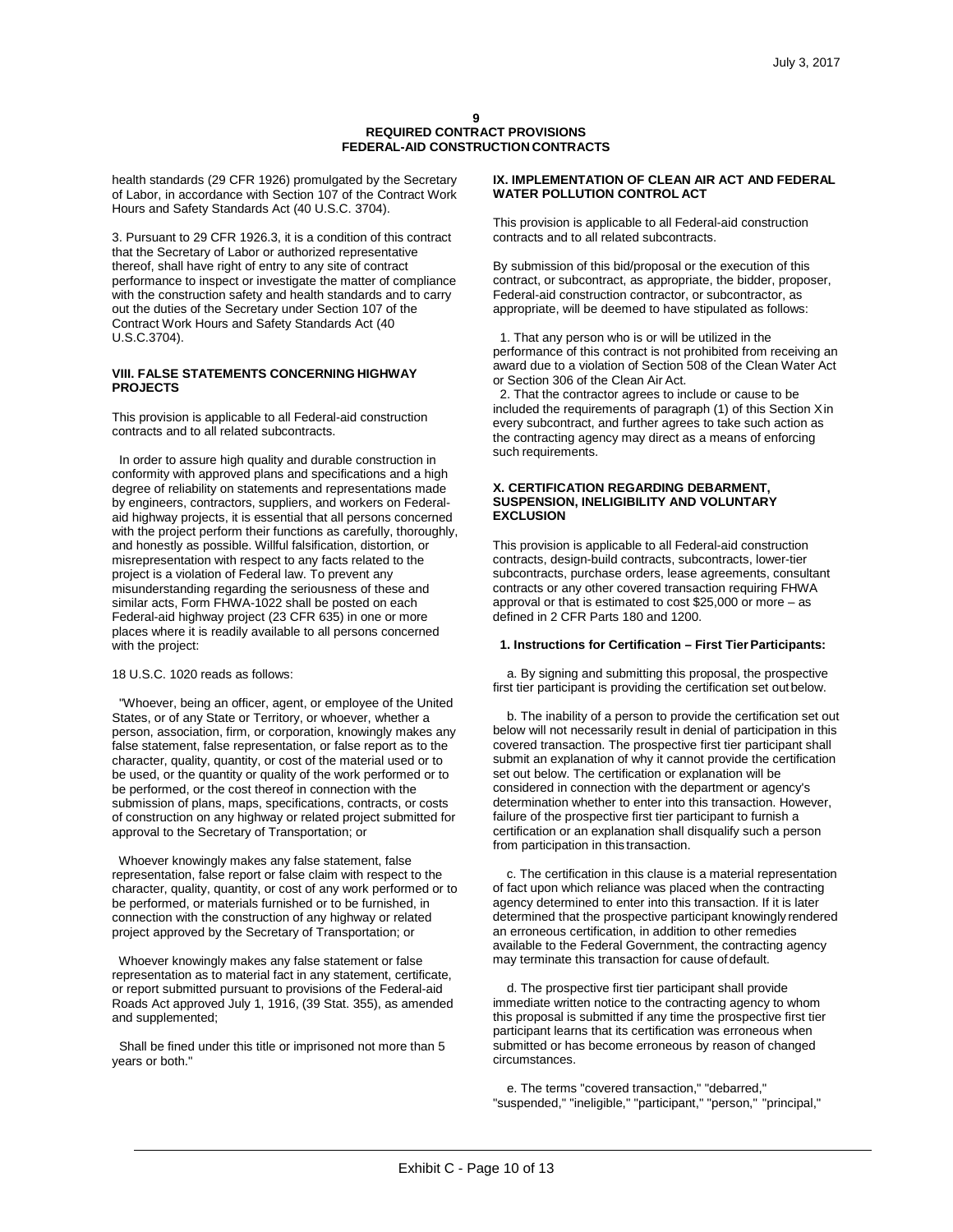and "voluntarily excluded," as used in this clause, are defined in 2 CFR Parts 180 and 1200. "First Tier Covered Transactions" refers to any covered transaction between a grantee or subgrantee of Federal funds and a participant (such as the prime or general contract). "Lower Tier Covered Transactions" refers to any covered transaction under a First Tier Covered Transaction (such as subcontracts). "First Tier Participant" refers to the participant who has entered into a covered transaction with a grantee or subgrantee of Federal funds (such as the prime or general contractor). "Lower Tier Participant" refers any participant who has entered into a covered transaction with a First Tier Participant or other Lower Tier Participants (such as subcontractors and suppliers).

f. The prospective first tier participant agrees by submitting this proposal that, should the proposed covered transactionbe entered into, it shall not knowingly enter into any lower tier covered transaction with a person who is debarred, suspended, declared ineligible, or voluntarily excluded from participation in this covered transaction, unless authorized by the department or agency entering into thistransaction.

g. The prospective first tier participant further agrees by submitting this proposal that it will include the clause titled "Certification Regarding Debarment, Suspension, Ineligibility and Voluntary Exclusion-Lower Tier Covered Transactions," provided by the department or contracting agency, entering into this covered transaction, without modification, in all lower tier covered transactions and in all solicitations for lower tier covered transactions exceeding the \$25,000 threshold.

h. A participant in a covered transaction may rely upon a certification of a prospective participant in a lower tier covered transaction that is not debarred, suspended, ineligible, or voluntarily excluded from the covered transaction, unless it knows that the certification is erroneous. A participant is responsible for ensuring that its principals are not suspended, debarred, or otherwise ineligible to participate in covered transactions. To verify the eligibility of its principals, as well as the eligibility of any lower tier prospective participants, each participant may, but is not required to, check the Excluded Parties List System website [\(https://www.epls.gov/\),](https://www.epls.gov/) which is compiled by the General ServicesAdministration.

i. Nothing contained in the foregoing shall be construed to require the establishment of a system of records in order to render in good faith the certification required by this clause. The knowledge and information of the prospective participant is not required to exceed that which is normally possessed by a prudent person in the ordinary course of business dealings.

j. Except for transactions authorized under paragraph (f) of these instructions, if a participant in a covered transaction knowingly enters into a lower tier covered transaction with a person who is suspended, debarred, ineligible, or voluntarily excluded from participation in this transaction, in addition to other remedies available to the Federal Government, the department or agency may terminate this transaction for cause or default.

\* \* \* \* \*

#### **2. Certification Regarding Debarment, Suspension, Ineligibility and Voluntary Exclusion – First Tier Participants:**

a. The prospective first tier participant certifies to the bestof its knowledge and belief, that it and its principals:

(1) Are not presently debarred, suspended, proposed for debarment, declared ineligible, or voluntarily excluded from participating in covered transactions by any Federal department or agency;

(2) Have not within a three-year period preceding this proposal been convicted of or had a civil judgment rendered against them for commission of fraud or a criminal offense in connection with obtaining, attempting to obtain, or performing a public (Federal, State or local) transaction or contractunder a public transaction; violation of Federal or State antitrust statutes or commission of embezzlement, theft, forgery, bribery, falsification or destruction of records, making false statements, or receiving stolen property;

(3) Are not presently indicted for or otherwise criminally or civilly charged by a governmental entity (Federal, State or local) with commission of any of the offenses enumerated in paragraph (a)(2) of this certification; and

(4) Have not within a three-year period preceding this application/proposal had one or more public transactions (Federal, State or local) terminated for cause ordefault.

b. Where the prospective participant is unable to certify to any of the statements in this certification, such prospective participant shall attach an explanation to this proposal.

#### **3. Instructions for Certification - Lower TierParticipants:**

(Applicable to all subcontracts, purchase orders and other lower tier transactions requiring prior FHWA approval or estimated to cost \$25,000 or more - 2 CFR Parts 180 and 1200)

a. By signing and submitting this proposal, theprospective lower tier is providing the certification set out below.

b. The certification in this clause is a material representation of fact upon which reliance was placed when this transaction was entered into. If it is later determined that the prospective lower tier participant knowingly rendered an erroneous certification, in addition to other remedies available to the Federal Government, the department, or agency with which this transaction originated may pursue available remedies, including suspension and/or debarment.

c. The prospective lower tier participant shall provide immediate written notice to the person to which this proposal is submitted if at any time the prospective lower tier participant learns that its certification was erroneous by reason of changed circumstances.

d. The terms "covered transaction," "debarred," "suspended," "ineligible," "participant," "person," "principal," and "voluntarily excluded," as used in this clause, are defined in 2 CFR Parts 180 and 1200. You may contact the person to which this proposal is submitted for assistance in obtaining a copy of those regulations. "First Tier Covered Transactions"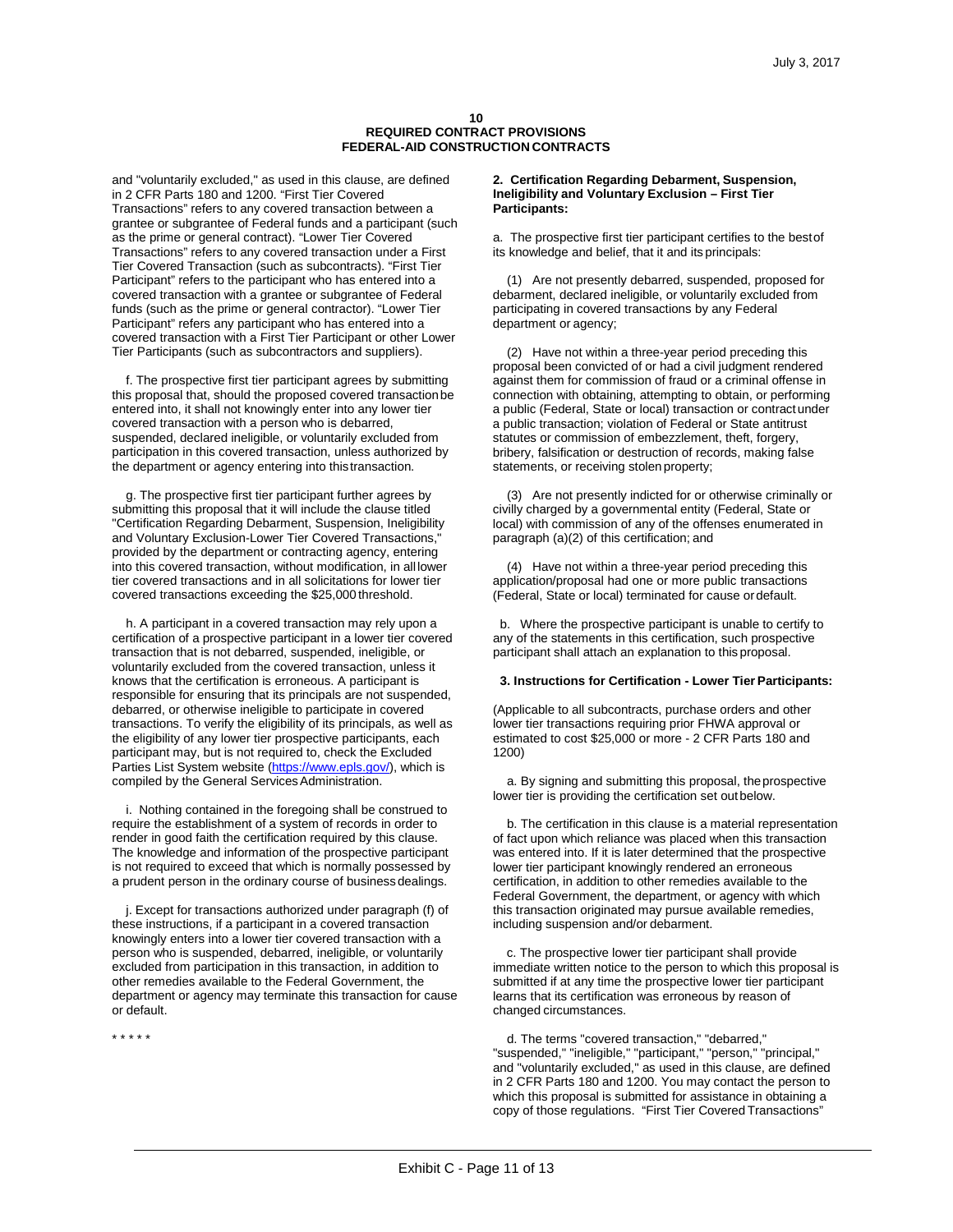refers to any covered transaction between a grantee or subgrantee of Federal funds and a participant (such as the prime or general contract). "Lower Tier Covered Transactions" refers to any covered transaction under a First Tier Covered Transaction (such as subcontracts). "First Tier Participant" refers to the participant who has entered into a covered transaction with a grantee or subgrantee of Federal funds (such as the prime or general contractor). "Lower Tier Participant" refers any participant who has entered into a covered transaction with a First Tier Participant or other Lower Tier Participants (such as subcontractors and suppliers).

e. The prospective lower tier participant agrees by submitting this proposal that, should the proposed covered transaction be entered into, it shall not knowingly enter into any lower tier covered transaction with a person who is debarred, suspended, declared ineligible, or voluntarily excluded from participation in this covered transaction, unless authorized by the department or agency with which this transaction originated.

f. The prospective lower tier participant further agrees by submitting this proposal that it will include this clause titled "Certification Regarding Debarment, Suspension, Ineligibility and Voluntary Exclusion-Lower Tier Covered Transaction," without modification, in all lower tier covered transactions and in all solicitations for lower tier covered transactions exceeding the \$25,000 threshold.

g. A participant in a covered transaction may rely upon a certification of a prospective participant in a lower tier covered transaction that is not debarred, suspended, ineligible, or voluntarily excluded from the covered transaction, unless it knows that the certification is erroneous. A participant is responsible for ensuring that its principals are not suspended, debarred, or otherwise ineligible to participate in covered transactions. To verify the eligibility of its principals, as well as the eligibility of any lower tier prospective participants, each participant may, but is not required to, check the Excluded Parties List System website [\(https://www.epls.gov/\),](https://www.epls.gov/) which is compiled by the General ServicesAdministration.

h. Nothing contained in the foregoing shall be construed to require establishment of a system of records in order torender in good faith the certification required by this clause. The knowledge and information of participant is not required to exceed that which is normally possessed by a prudent person in the ordinary course of business dealings.

i. Except for transactions authorized under paragraph e of these instructions, if a participant in a covered transaction knowingly enters into a lower tier covered transaction with a person who is suspended, debarred, ineligible, or voluntarily excluded from participation in this transaction, in addition to other remedies available to the Federal Government, the department or agency with which this transaction originated may pursue available remedies, including suspension and/or debarment.

\* \* \* \* \*

**Certification Regarding Debarment, Suspension, Ineligibility and Voluntary Exclusion--Lower Tier Participants:**

1. The prospective lower tier participant certifies, by submission of this proposal, that neither it nor its principals is presently debarred, suspended, proposed for debarment, declared ineligible, or voluntarily excluded from participating in covered transactions by any Federal department or agency.

2. Where the prospective lower tier participant is unable to certify to any of the statements in this certification, such prospective participant shall attach an explanation to this proposal.

\* \* \* \* \*

## **XI. CERTIFICATION REGARDING USE OF CONTRACT FUNDS FOR LOBBYING**

This provision is applicable to all Federal-aid construction contracts and to all related subcontracts which exceed \$100,000 (49 CFR 20).

1. The prospective participant certifies, by signing and submitting this bid or proposal, to the best of his or her knowledge and belief, that:

a. No Federal appropriated funds have been paid or will be paid, by or on behalf of the undersigned, to any person for influencing or attempting to influence an officer or employee of any Federal agency, a Member of Congress, an officer or employee of Congress, or an employee of a Member of Congress in connection with the awarding of any Federal contract, the making of any Federal grant, the making of any Federal loan, the entering into of any cooperative agreement, and the extension, continuation, renewal, amendment, or modification of any Federal contract, grant, loan, or cooperative agreement.

b. If any funds other than Federal appropriated funds have been paid or will be paid to any person for influencing or attempting to influence an officer or employee of any Federal agency, a Member of Congress, an officer or employee of Congress, or an employee of a Member of Congress in connection with this Federal contract, grant, loan, or cooperative agreement, the undersigned shall complete and submit Standard Form-LLL, "Disclosure Form to Report Lobbying," in accordance with its instructions.

2. This certification is a material representation of fact upon which reliance was placed when this transaction was made or entered into. Submission of this certification is a prerequisite for making or entering into this transaction imposed by 31 U.S.C. 1352. Any person who fails to file the required certification shall be subject to a civil penalty of not less than \$10,000 and not more than \$100,000 for each such failure.

3. The prospective participant also agrees by submittingits bid or proposal that the participant shall require that the language of this certification be included in all lower tier subcontracts, which exceed \$100,000 and that all such recipients shall certify and disclose accordingly.